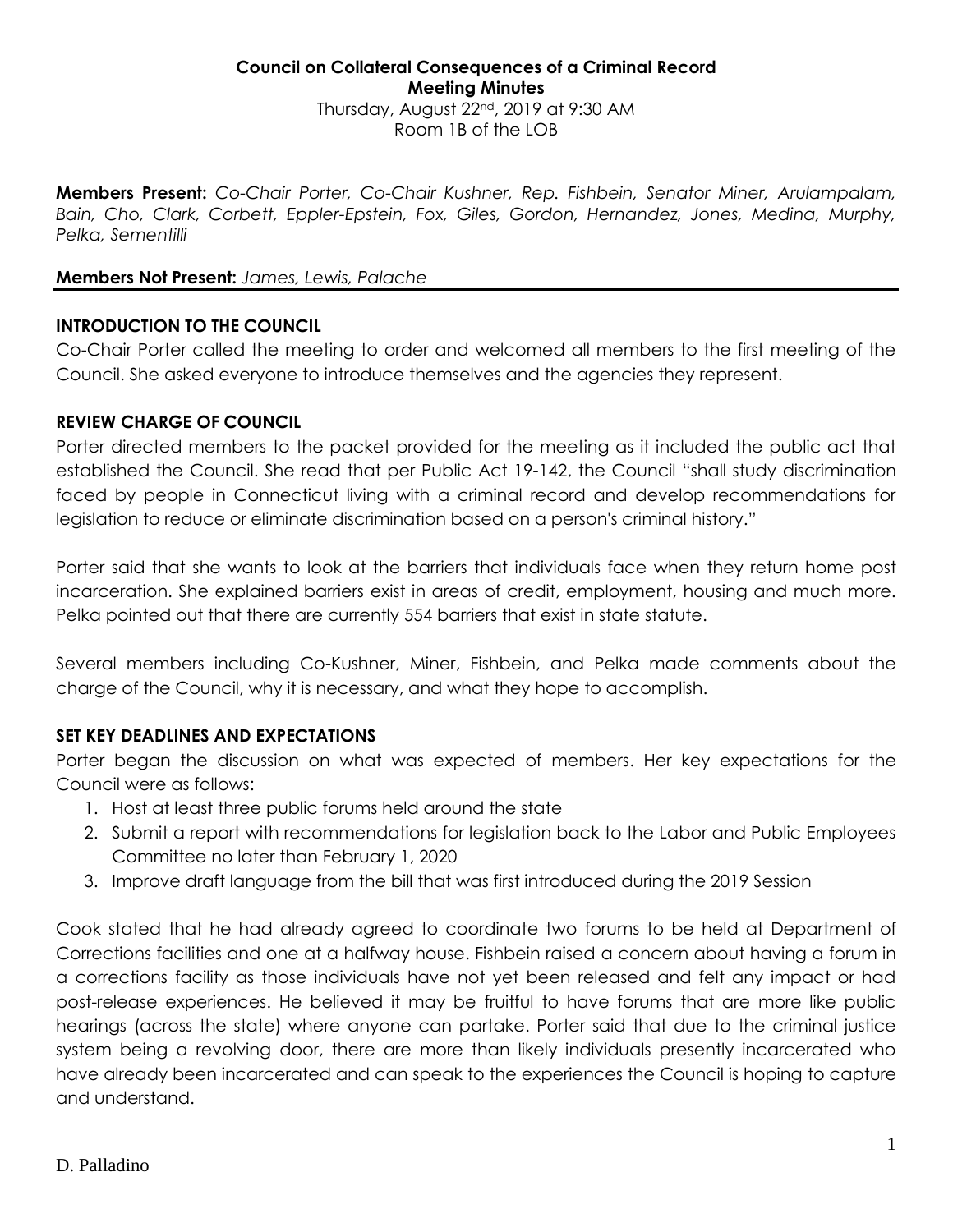Gordon asked if the Council could consider doing more than three forums and looking at locations like Bridgeport and Waterbury. Clark offered Central Connecticut State University and suggested community colleges as locations. He also suggested creating a survey to distribute so that the Council could gather tangible data. McGuire added that the Council should solicit testimony as that allows for more participation.

Hernandez highlighted the need to also look at this through a 2-Gen lens so that the multigenerational and familial impact incarceration has can be addressed. Sementilli said that transportation barriers should be looked at as well as that can mean not be able to get to a job.

Miner asked if someone could go through the list of consequences and determine if there is a federal nexus for any of these. He also noted that the Insurance Industry, small business organizations, the CBIA and agencies of the like should be included in the conversation early on in the process.

## **APPOINT MEMBERS TO SUBCOMMITTEES**

Porter announced that the Council would have three subcommittees: Employment, Housing, and Research. Subcommittee chairs and proposed members were announced as follows:

## **Employment Subcommittee**

*Chair:* Marc Pelka, OPM

*Members:* David McGuire - ACLU-CT, Commissioner Kurt Westby - Department of Labor, Representative Joe Polletta - Labor Committee House Ranking Member, Senator Craig Miner - Labor Committee Senate Ranking Member, Rochelle Palache - Service Employees' International Union/Local 32BJ, Amy Eppler-Epstein - New Haven Legal Assistance Association Reentry Clinic, Tiheba Bain -Justice Impacted Person, Member – Reentry Roundtable selection, Chairperson Carleton Giles - Board of Pardons and Parole

# *Duties***:**

- 1. Research discrimination in employment context
- 2. Develop legislative recommendations focused on ending discrimination and providing legal protections.

# **Housing Subcommittee**

*Chair:* Richard Cho, CT Coalition to End Homelessness

*Members:* Diane Lewis - Voices of Women of Color, Amy Eppler-Epstein - New Haven Legal Assistance Association Reentry Clinic, Andrea James - National Council for Incarcerated and Formerly Incarcerated Women and Girls, Steven Hernandez - Commission on Equity and Opportunity, Kenyatta Thompson - Katal Center for Health, Equity, and Justice, Commissioner Rollin Cook - Department of Correction, Member – Reentry Roundtable selection, Chairperson Carleton Giles - Board of Pardons and Parole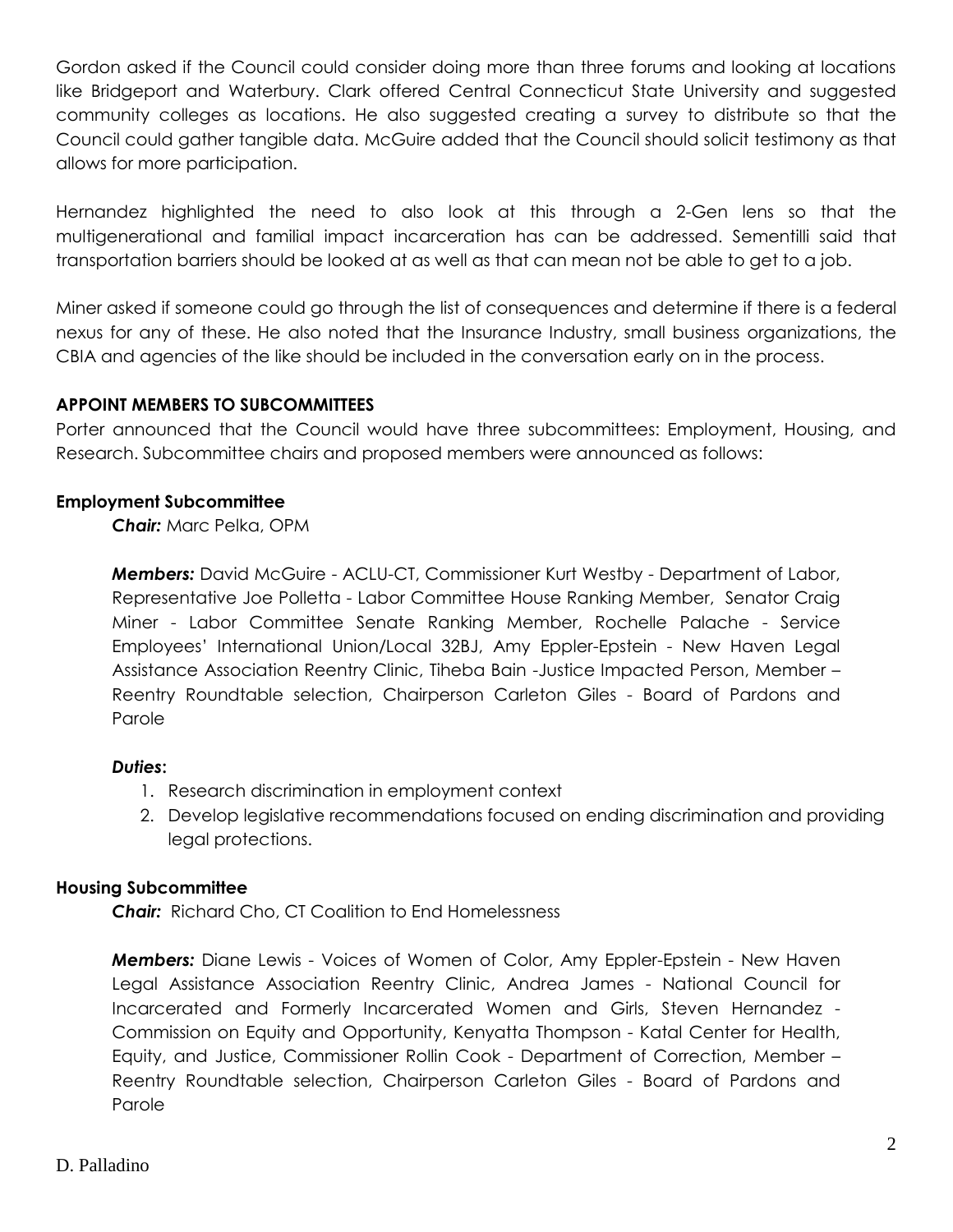## *Duties***:**

- 1. Research discrimination in housing context
- 2. Develop legislative recommendations focused on ending discrimination and providing legal protections

### **Research Subcommittee**

*Chair:* Andrew Clark, IMRP

*Members:* David McGuire - ACLU-CT, Marc Pelka - OPM, Tanya A. Hughes - CHRO, New Haven Legal Assistance Association Reentry Clinic, Subira Gordon - Connecticut Coalition for Achievement Now, Commissioner Michelle H. Seagull - Department of Consumer Protection, Member – Reentry Roundtable selection

### *Duties***:**

- 1. Coordinate presentations by experts to Council
- 2. Schedule and publicize public forums
- 3. Conduct budget-related research and report on fiscal impact of discrimination and impact of legislative recommendations
- 4. Conduct research on impact of discrimination
- 5. Conduct research on progress other states have made
- 6. Conduct research on discrimination in contexts other than housing and employment and make legislative recommendations
- 7. Draft and edit report

Each Subcommittee Chair gave an overview of what they hoped to accomplish. Fishbein asked why there were differences in membership counts in each subcommittee. Porter said that these numbers might not be final at this time. Clark asked that subcommittee membership be capped so that meetings are manageable.

Miner said that certain constituent groups were lacking in membership. He said that he felt the subcommittees may be doomed if those groups were continued to be left out. Porter said that the cap should be determined and that if other members want to have additional slots added to subcommittees, they should send that information to both the Co-Chairs and Subcommittee Chairs.

Fishbein asked if folks can be added to the subcommittees if they are not part of the larger Council. There was then discussion on how to fill seats on each subcommittee and who would hold those seats.

## **DISCUSSION OF LOCATIONS AND DATES FOR PUBLIC FORUMS**